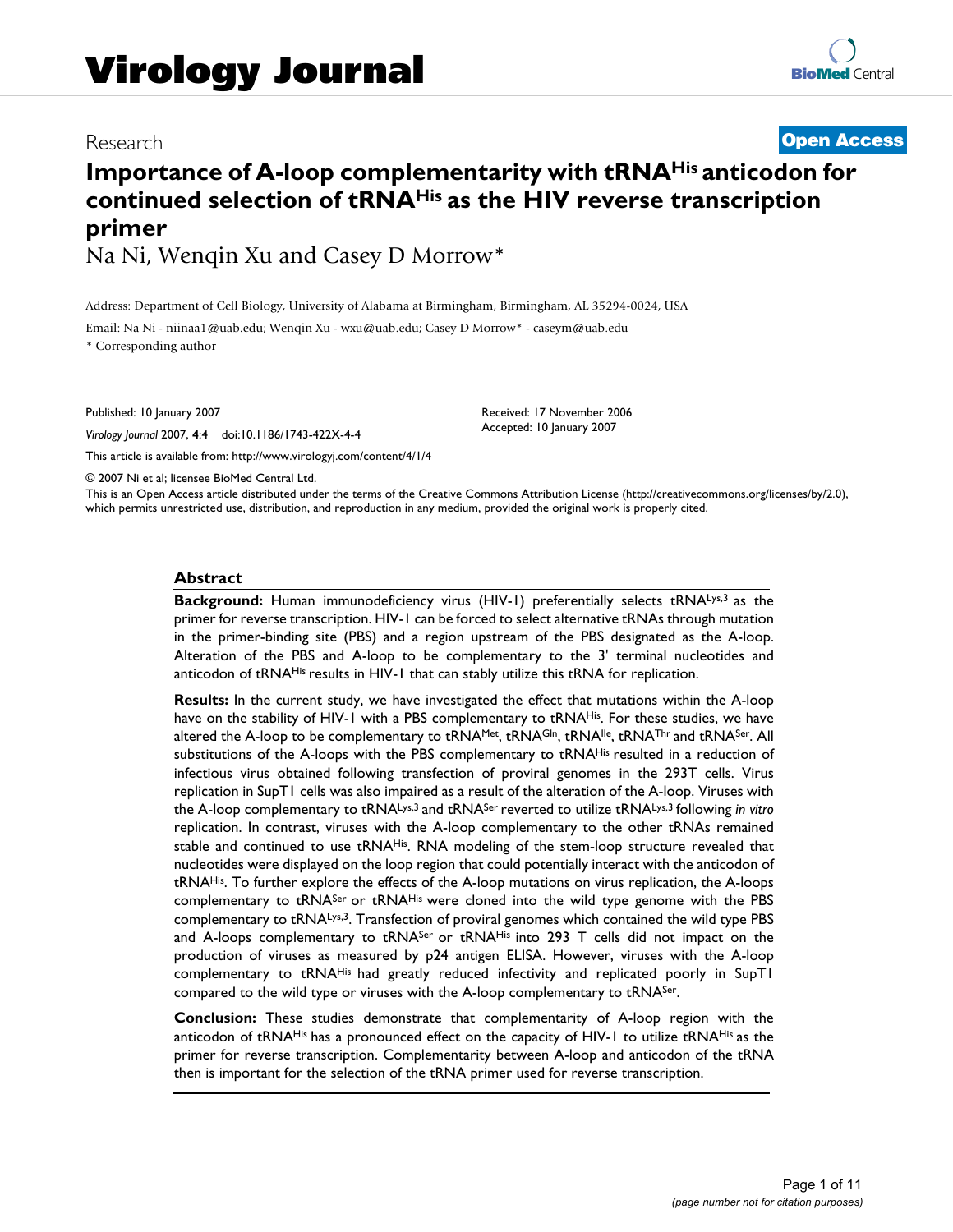#### **Background**

The hallmark of retrovirus replication is the process by which the RNA genome is converted to a DNA intermediate prior to integration into the host cell chromosome. This process, termed reverse transcription is catalyzed by a virally encoded enzyme reverse transcriptase [1,2]. A cellular tRNA is captured by retroviruses for use as the primer for the initiation of reverse transcription. The 3' terminal 18-nucleotides of the tRNA is complementary to an 18 nucleotide region in the viral RNA genome designated as the primer-binding site (PBS) [3-5]. The reverse transcriptase uses the tRNA bound to the PBS as the primer to copy the viral genome. During reverse transcription, the reverse transcriptase copies the tRNA primer to regenerate the PBS. Thus, the PBS of integrated proviruses is complementary to the tRNA primer used for initiation [6-8].

Human immunodeficiency virus (HIV-1) preferentially selects tRNALys,<sup>3</sup> as the primer for replication [9-12]. Previous studies have shown that alteration of the PBS to be complementary to alternative tRNAs, allows HIV-1 to transiently utilize these tRNAs for replication [13-15]. However, HIV-1 with the PBS complementary to these alternative tRNAs revert following *in vitro* culture to utilize tRNALys,3. Previous studies from this lab have attempted to force HIV-1 to utilize alternative tRNAs for replication [16-20]. To achieve this, mutations have been made in an upstream region, designated as the A-loop. Previous studies using both chemical and enzymatic analysis have shown that the A-loop interacts with the anticodon region of tRNALys,3 in the initiation complex [21]. Alteration of the A-loop region to be complementary to certain tRNA molecules along with mutations in the PBS allow HIV-1 to utilize certain alternative tRNAs as primer for replication. Using this approach, we have generated viruses which can utilize tRNALys1,2, tRNAHis, tRNAGlu, tRNAMet and more recently tRNAThr [16-19,22,23]. HIV-1 with alterations in the A-loop and PBS to be complementary to tRNAIle, tRNASer or tRNAGln though were not stable and rapidly reverted back to utilize tRNALys,3 following *in vitro* replication [20,23,24]. The reason for the preference of HIV-1 for a certain tRNAs that can be selected and utilized as primers for replication is unknown. It is possible that primer selection occurs from an intracellular pool of tRNAs. In support of this idea, previous studies have shown a link between primer selection and viral translation [25,26].

One of the more thoroughly characterized HIV-1 that utilizes alternative tRNA is a virus that has been engineered to replicate using tRNAHis [16,17]. Previous studies from our laboratory have shown that alteration of the A-loop and PBS to be complementary to tRNAHis results in a virus that can stably utilize this tRNA for *in vitro* replication. Analysis of virus that had undergone extensive *in vitro* replication revealed a RNA stem-loop structure in which the nucleotides complementary to the anticodon of tRNAHis were displayed on the loop region. A previous study has shown that this RNA stem loop structure has the potential to interact with tRNAHis *in vitro* [27].

In the current study, we have further explored the specificity of the A-loop in the primer selection process. Since RNA structure of the A-loop is probably important, we have used A-loop regions from viruses that have been engineered to stably utilize alternative tRNAs (tRNAMet and tRNAThr). We have also used A-loop regions that are complementary to the anticodon of tRNA<sup>Ile</sup>, or tRNA<sup>Ser</sup> or tRNAGln which are not stably used by HIV-1. The A-loop regions thus display nucleotides complementary to the different tRNAs on the loop of an RNA stem-loop. Analysis of the replication and stability of the PBS revealed that certain A-loops effectively substitute for the A-loop complementary to the anticodon of tRNAHis to allow the virus to stably utilize this tRNA for replication. The presence of nucleotides that can interact with the anti-codon of tRNA-His correlates with the stability of these viruses following *in vitro* replication. Alteration of the A-loop region complementary to the anticodon of tRNAHis can also impact on the replication of the wild type virus. The results of these studies demonstrate that the complementarity of the Aloop region with the anticodon region of tRNA<sup>His</sup> is important for the stable selection and use of this tRNA as the primer for reverse transcription.

#### **Results**

#### *Construction of HIV-1 with A-loop mutations and PBS complementarity to tRNAHis*

In previous studies, we have described HIV-1 proviral genome in which the PBS has been altered to be complementary to tRNA<sup>His</sup> that maintains the A-loop complementary to tRNA<sup>Lys,3</sup>(NL4-His) [16,17]. We have also previously described proviral genomes in which both the A-loop and PBS have been made complementary to the anticodon and 3' terminal nucleotides at tRNAHis (NL4- His-HisAC). Previous studies have shown that this virus stably maintains a PBS complementary to tRNA<sup>His</sup> following replication in SupT1 cells. In the current study, we have made use of the A-loop regions that are complementary to tRNAMet, tRNAIle, tRNAGIn, tRNASer and tRNAThr. These A-loop regions were cloned into proviral genomes in which the PBS was complementary to tRNAHis. The resulting viruses were named NL4-His-MetAC, NL4-His-IleAC, NL4-His-GlnAC, NL4-His-SerAC and NL4-His-ThrAC (Figure 1).

We first analyzed the production of infectious virus following transfection of the proviral genomes into 293T cells. In general, we found that the amount of virus produced as determined p24 antigen from the transfection supernatant was comparable for all of the mutants and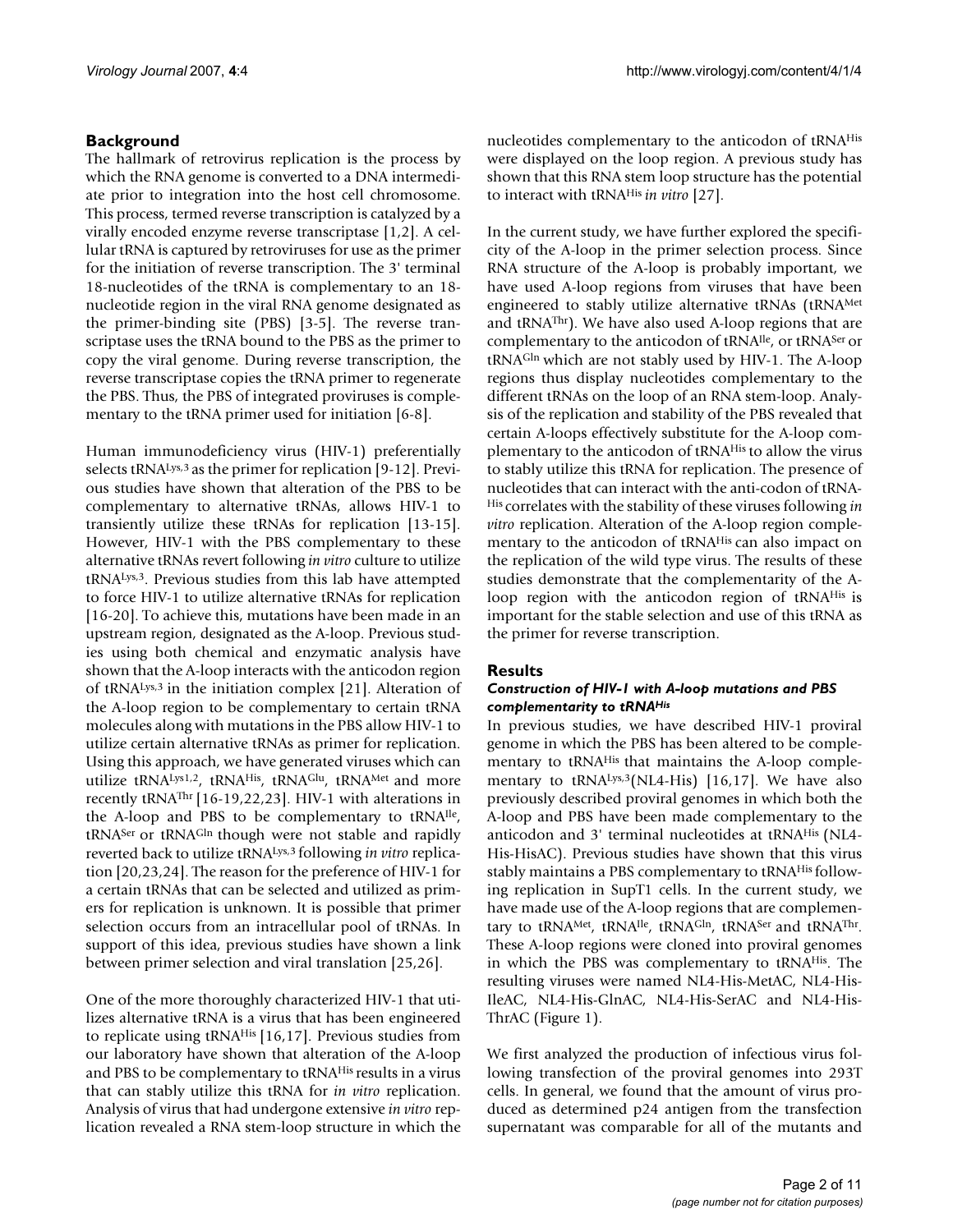# **A-loop PBS**

**NL4-WT** AGTCAGTGTG**GAAAAT**CTCTAGCAG**TGGCGCCCGAACAGGGAC**CTGAAA

**NL4-His** AGTCAGTGTG**GGAAAAT**CTCTAGCAG**TGGTGCCGTGACTCGGAT**CTGAAA

AGTCAGTGTG**CCACAACG**CTAGCAA**TGGTGCCGTGACTCGGAT**CTGAAA **NL4-His-HisAC**

**NL4-His-IleAC** AGTCAGTGTG**CATAAA**CGCTAGCAA**TGGTGCCGTGACTCGGAT**CTGAAA

AGTCAGTGTG**CATGAA**CGCTAGCAA**TGGTGCCGTGACTCGGAT**CTGAAA **NL4-His-MetAC**

AGTCAGTGTG**GTACTAT**CTCTAGCAA**TGGTGCCGTGACTCGGAT**CTGAAA **NL4-His-ThrAC**

AGTCAGTGTG**GTTCTAT**CTCTAGCAA**TGGTGCCGTGACTCGGAT**CTGAAA **NL4-His-SerAC**

# AGTCAGTGTG**CCAAAACG**CTAGCAA**TGGTGCCGTGACTCGGAT**CTGAAA **NL4-His-GlnAC**

#### **Figure 1**

**HIV-1 proviral genomes with mutated A-loop and PBS**. The A-loop (boxed) and PBS (shaded) were altered in the NL4 proviral clone to be complementary to tRNAHis, tRNAIIe, tRNAMet, tRNAThr, tRNASer or tRNAGIn. The NL4-WT contains a PBS and A-loop complementary to the 3' terminal 18 nucleotides and the anticodon of tRNALys,3. The NL4-His contains a PBS complementary to tRNA<sup>His</sup> but the A-loop is complementary to the anticodon region of tRNALys,3. The remaining proviral clones contain a PBS complementary to tRNAHis with additional mutations in the A-loop to be complementary to the anticodon of the designated tRNA (e.g. NL4-His-HisAC).

similar to that of the wild type virus (NL4-WT). Thus, alteration of the A-loop and PBS did not effect virus production as measured by p24 antigen. However, alteration of the PBS resulted in a reduction in the production of infectious virus, as determined by the JC53-BL assay, to levels that were approximately 20% that of the wild type virus. This result is consistent with previous studies from our laboratory which have shown that alteration of the PBS generally results in a reduction production of infectious virus, but not viral proteins, as compared to the wild type virus.

To determine the effects of the A-loop mutations on the replication of virus, we analyzed the replication following culture in SupT1 cells. Infections were established with the same amounts of infectious virus and was monitored by the production of viral proteins (p24) in the supernatant using the p24 antigen ELISA capture assay. Analysis of the replication of SupT1 culture infected with the wild type (NL4-WT) virus revealed a rapid rise in the production of p24 antigen in the cultures that peaked at approximately 14 days and was maintained throughout the duration of the infection (42 days). The virus in which the PBS was altered to be complementary to tRNAHis (NL4- His) exhibited a delay in the increase of replication, but eventually reached a peak level similar to the wild type virus at Day 28 of culture. In contrast, virus in which the PBS and A-loop were complementary to tRNA<sup>His</sup> (NL4-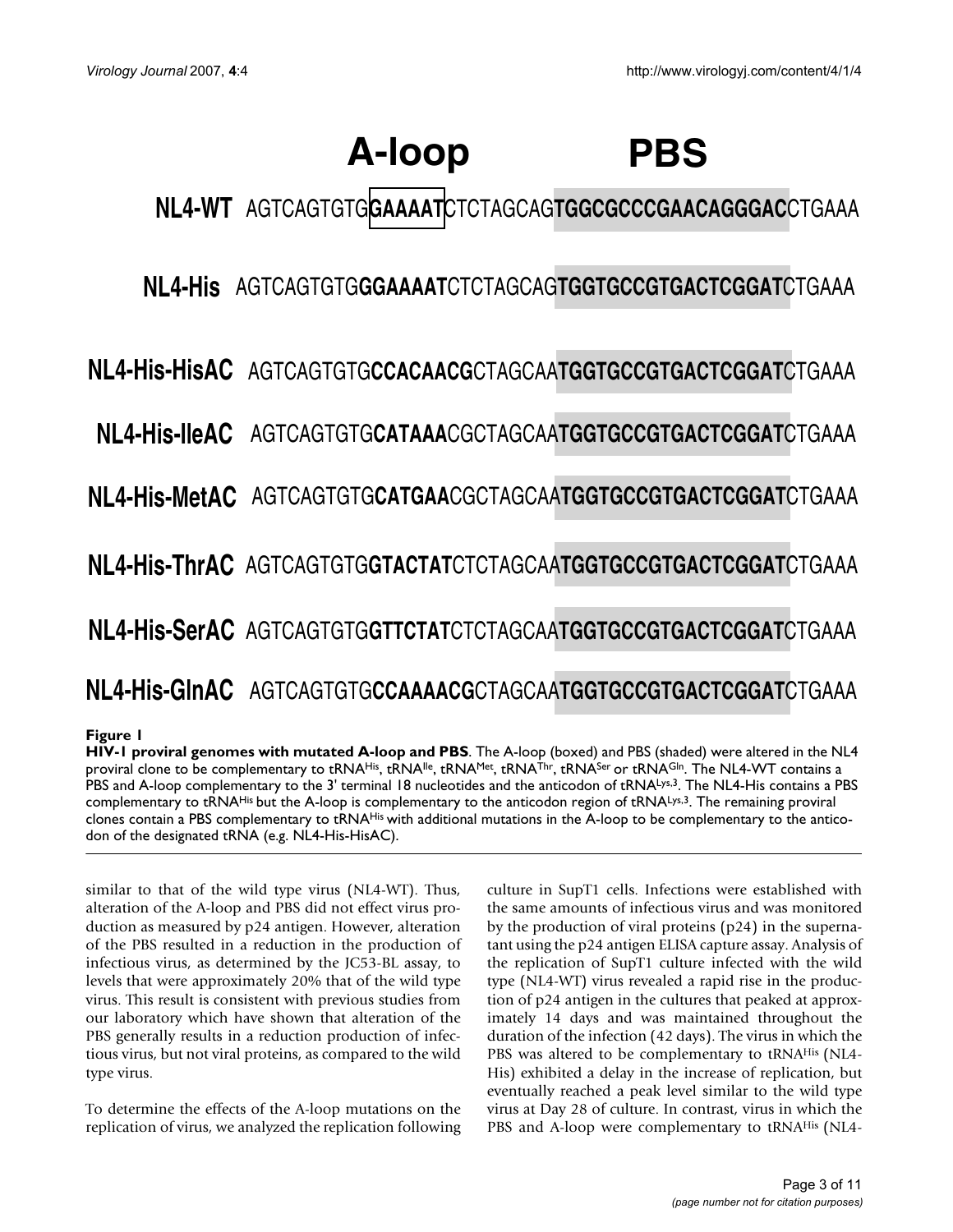His-HisAC), exhibited a substantial delay in replication of virus reaching a peak only at Day 35 of culture (Figure 2A). Consistent with our previous studies, analysis of the PBS of these viruses revealed that the PBS of NL4-His had reverted back to utilize tRNALys,3; this reversion occurred by approximately Day 28 post initiation of culture when we observed the rise in p24 antigen in the culture supernatant. In contrast, NL4-His-HisAC retained a PBS complementary to tRNAHis for the duration of the culture.

We next compared the replication of viruses in which the PBS was complementary to tRNA<sup>His</sup> with different A-loop combinations. In the first of experiments, we analyzed the replication of NL4-His-SerAC, NL4-His-IleAC and NL4- His-GlnAC. Previous studies have shown that viruses with the U5-PBS complementary to these tRNAs (tRNASer, tRNAIle and tRNAGln) were unstable and reverted to tRNA-Lys,3 during culture [24,28]. The replication of NL4-His-SerAC was delayed compared to that of the wild type virus, eventually reaching a peak level at Day 35 post initiation of culture. The viruses derived from NL4-His-GlnAC and NL4-His-IleAC also exhibited a delay in replication reaching a peak at a similar time approximately 42 days post initiation of culture (Figure 2B). Analysis of the PBS of these viruses revealed that NL4-His-SerAC had reverted to utilize tRNALys,3. In contrast, viruses derived from NL4-His-GlnAC and NL4-His-IleAC retained the PBS complementary to tRNAHis for the duration of the culture. Finally, we analyzed the replication of viruses in which the A-loop had been mutated to be complementary to tRNAMet or tRNAThr; previous studies have shown that U5-PBS complementary to these tRNAs remain stable following *in vitro* replication [18]. All of these viruses exhibited a delayed replication compared to the wild type virus. It was only during the end of the culture period (approximately 30–42 days) that these viruses reached peak levels of p24 antigen in the culture (Figure 2C). However, analysis of the PBS of these viruses revealed that all had retained the PBS complementary to tRNAHis, indicating a stable use of this tRNA as the primer for replication.

The results from the growth and stability of PBS with the different A-loop regions were somewhat surprising. Two viruses, NL4-His and NL4-His-SerAC grew well but the PBS was unstable and reverted back to utilize tRNALys,3. In contrast, the viruses with a PBS complementary to tRNAHis containing different A-loops grew slower but maintained a PBS complementary to tRNAHis. Particularly surprising in this group was the virus NL4-His-IleAC and NL4-His-GlnAC which grew slowly and maintained a PBS complementary to tRNAHis, since previous studies have shown that viruses in which both the PBS and A-loop were complementary to tRNA<sup>Ile</sup> or tRNA<sup>Gln</sup> rapidly reverted back to utilize tRNALys,3 following *in vitro* replication [18]. We had suspected that NL4-His-IleAC and NL4-HisGlnAC would

have phenotypes similar to that of NL4-His-SerAC and revert back to utilize tRNALys,3 following replication. To gain further insights into this result, we analyzed the potential RNA structure of the U5 A-loop regions using *mfold*. The *mfold* of the U5-PBS from NL4 revealed a RNA stem-loop structure in which the A-loop region was displayed on the loop. Similarly, the *mfold* of NL4-His-HisAC also revealed a RNA stem-loop structure in which the anticodons complementary to the tRNAHis were displayed on the loop of the RNA stem-loop (Figure 3). We next compared the *mfolds* of NL4-His-SerAC and NL4-His-IleAC. In the case of NL4-His-SerAC, as expected a nucleotide sequence was displayed on the loop that was complementary to tRNASer. Similarly, the *mfold* of NL4-His-IleAC also displayed a nucleotide sequence complementary to the anticodon of tRNAIle. However, we found that the nucleotides displayed on the loop of NL4-His-IleAC could also base pair with the anticodon region of tRNA<sup>His</sup>, which was not the case for the loop region from NL4-His-SerAC. A similar analysis of the additional viruses revealed the presence in the loop region of nucleotides that could base pair with tRNA<sup>His</sup>; this also included NL4-His-GlnAC, where nucleotides within the anticodon loop (not the three nucleotides of the anticodon) could base pair. Thus, the stability of the PBS complementary to tRNAHis correlated, in part, with the presence of nucleotides in the loop complementary to the anticodon of tRNAHis.

*Effect of A-loop alteration on replication of wild type virus* To further analyze the effects of the alteration of the Aloop region on virus replication, we constructed HIV-1 proviruses with a PBS complementary to tRNALys,3 and an A-loop complementary to either tRNA<sup>Ser</sup> or tRNA<sup>His</sup> (Figure 4A). We first analyzed the production of viruses following transfection into 293T cells (Figure 4B). Viruses derived from transfection of the wild type (NL4-WT) and viruses with the A-loop complementary to tRNASer (NL4- WT-SerAC) or tRNA<sup>His</sup> (NL4-WT-HisAC) all gave similar amounts of p24 antigen following transfection. Alteration of the A-loop region then did not impact substantially on the production of viral proteins, consistent with our previous results. We next analyzed the supernatants for infectious virus using the JC53-BL assay. Viruses derived from NL4-WT-SerAC were slightly less infectious than the wild type virus. In contrast, we observed substantially reduced production of infectious virus following transfection of NL4-WT-HisAC, indicating a pronounced effect of the alteration of the A-loop to be complementary to tRNAHis. Interestingly, analysis of the infectious virus produced from transfection of NL4-His-HisAC revealed the amount was approximately 4 – 5 times greater than that obtained from NL4-HisAC, indicating that the preference for HIV-1 to select tRNAHis can be strongly influenced by the inclusion of the A-loop complementary to tRNA<sup>His</sup> (Figure 4C).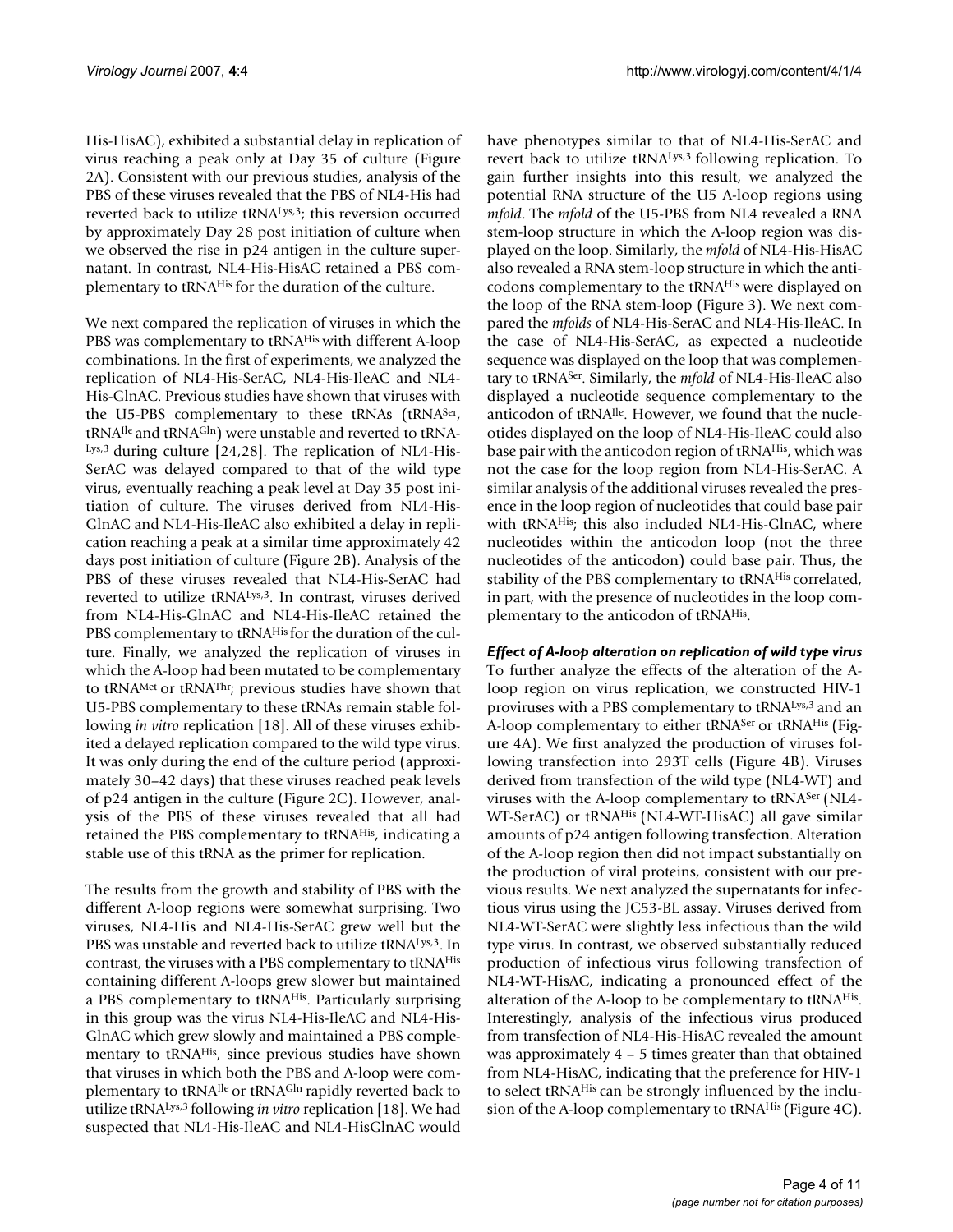

#### Figure 2

**Replication of HIV-1 with wild type and altered U5-PBS in SupT1 cells**. **Panel A**. Replication of HIV (NL4-WT) and HIV which contain U5-PBS complementary to tRNAHis. Infections were initiated with equal amounts of infectious virus as determined by the JC53-BL assay. Virus replication in SupT1 cells was monitored over 42 days of culture. The amount of virus produced was analyzed by p24 ELISA. The identity of the viruses are as marked. **Panel B.** Comparison of the replication of the wild type virus with mutant viruses containing PBS complementary to tRNA<sup>His</sup> with different A-loop regions. The identity of the viruses are as marked. **Panel C.** Comparison of the replication of the wild type virus with HIV-1 genomes with the PBS complementary to tRNAHis with different A-loop regions. The identity of the viruses are as marked.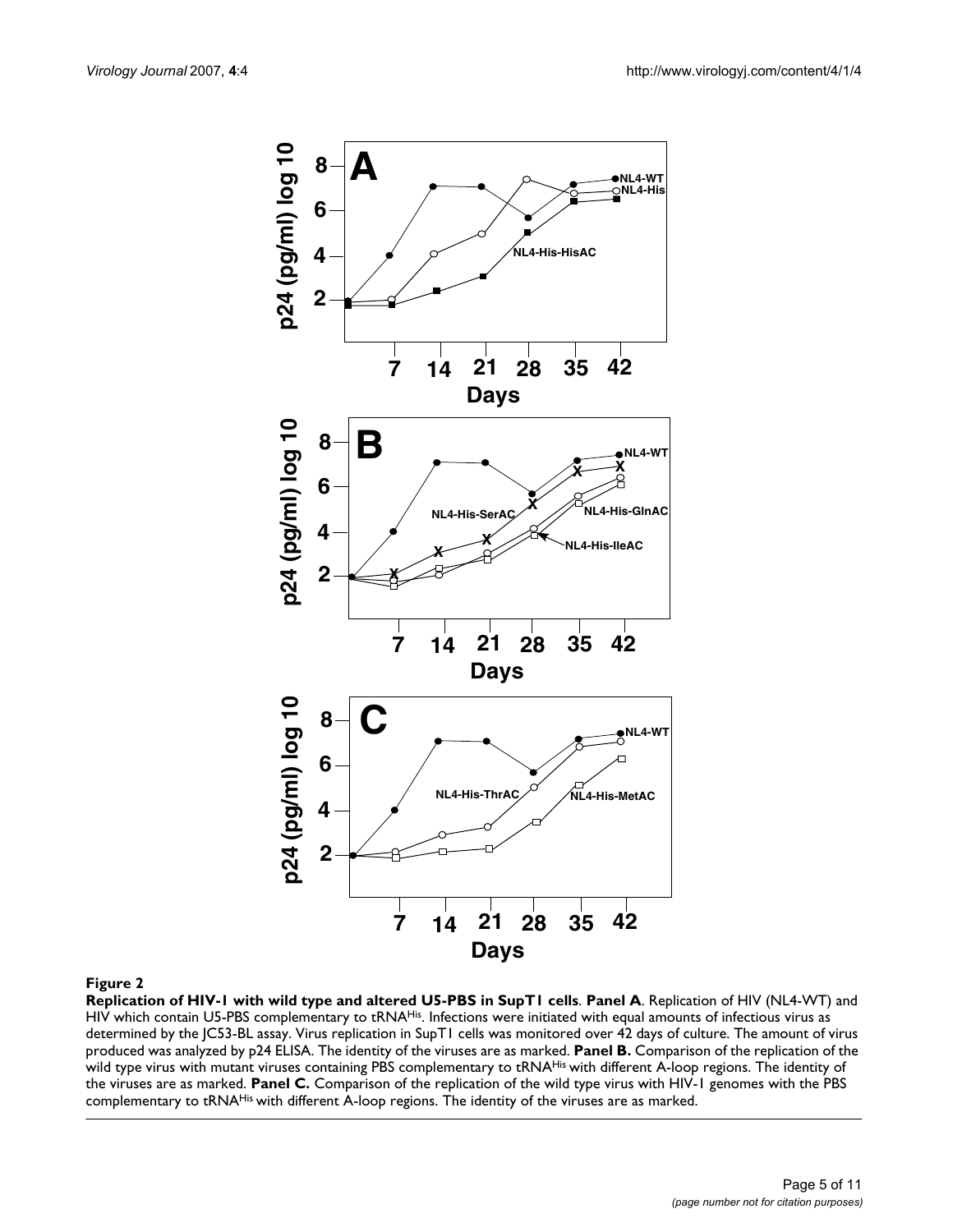

#### Potential interaction between the anticodon region of tRNAHis **Figure 3** and HIV-1 proviral genomes with mutated A-loop regions

Potential interaction between the anticodon region of tRNA<sup>His</sup> and HIV-1 proviral genomes with mutated A**loop regions**. The A-loop PBS region of NL4-His-HisAC depicting the nucleotides displayed on the loop of an RNA stem loop that are complementary to the anticodon of tRNAHis. In the case of NL4-His-HisAC, complete complementarity is noted consisting of eight consecutive nucleotides. Viruses in which the PBS complementary to tRNAHis were unstable following *in vitro*  replication included those derived from NL4-His and NL4-His-SerAC (bolded, unstable). Interactions between the anticodon of tRNAHis and NL4-His or NL4-His-SerAC consisted of two potential base pair interactions (shaded). In contrast, interaction between the anticodon of tRNA<sup>His</sup> and viruses which stably maintained a PBS complementary to tRNA<sup>His</sup> (NL4-His-IleAC, NL4-His-MetAC or NL4-His-ThrAC) revealed three potential base pair interactions (shaded). The virus NL4-GlnAC was also stable following *in vitro* replication. A three-nucleotide interaction could be postulated (in shaded regions) consist of two of the three nucleotides in the anticodon of tRNA<sup>His</sup>. This putative interaction is denoted with a question mark.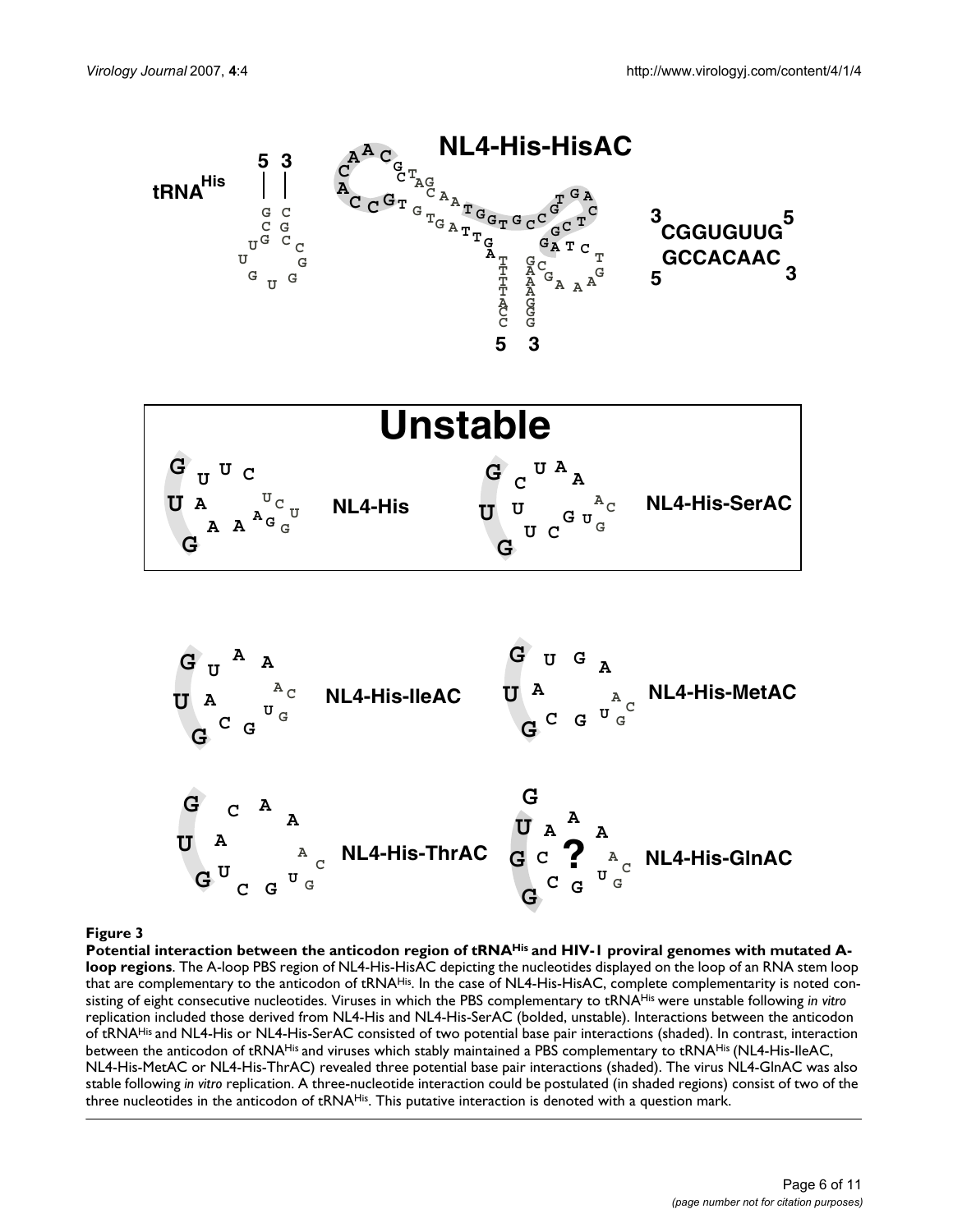

#### **Figure 4** Analysis of HIV-1 viruses with a with a wild type PBS complementary to the mutated A-loop regions with mutated A-loop regions with mutated A-loop regions with mutated A-loop regions with mutated A-loop regions w

**Analysis of HIV-1 viruses with a wild type PBS complementary to tRNALys,3 with mutated A-loop regions**. **Panel A. HIV-1** proviral genomes with the wild type PBS and A-loop (NL4-WT), wild type PBS and A-loop regions mutated to be complementary to tRNA<sup>His</sup> (NL4-WT-HisAC) or tRNA<sup>Ser</sup> (NL4-WT-SerAC). Additional proviral constructs included HIV genomes with a PBS and A-loop region complementary to tRNAHis (NL4-His-HisAC). **Panel B.** Production of virus following transfection of wild type and mutant proviral genomes. 293T cells were transfected with equal amounts of proviral genomes and the amount of virus released into the supernatant was determined by p24 antigen capture ELISA. All viruses had similar amounts of p24 antigen into the culture supernatant (representative of three transfections). **Panel C.** Infectious virus was produced following transfection. Viruses were transfected with equal amounts of proviral genomes and the amount of infectious virus determined by the JC53-BL assay. Results are the average of the three determinations of infectivity in JC53-BL cells. Panel D. Replication of HIV-1 proviral genomes in SupT1 cells. Infections were established with equal amounts of infectious virus as determined by the JC53-BL assay. The amount of infectious virus was determined by the p24 antigen capture assay. The identity of the viruses are as marked.

**20**

**NL4-WT-His-AC**

**5 10 15**

**2**

**4**

**Days**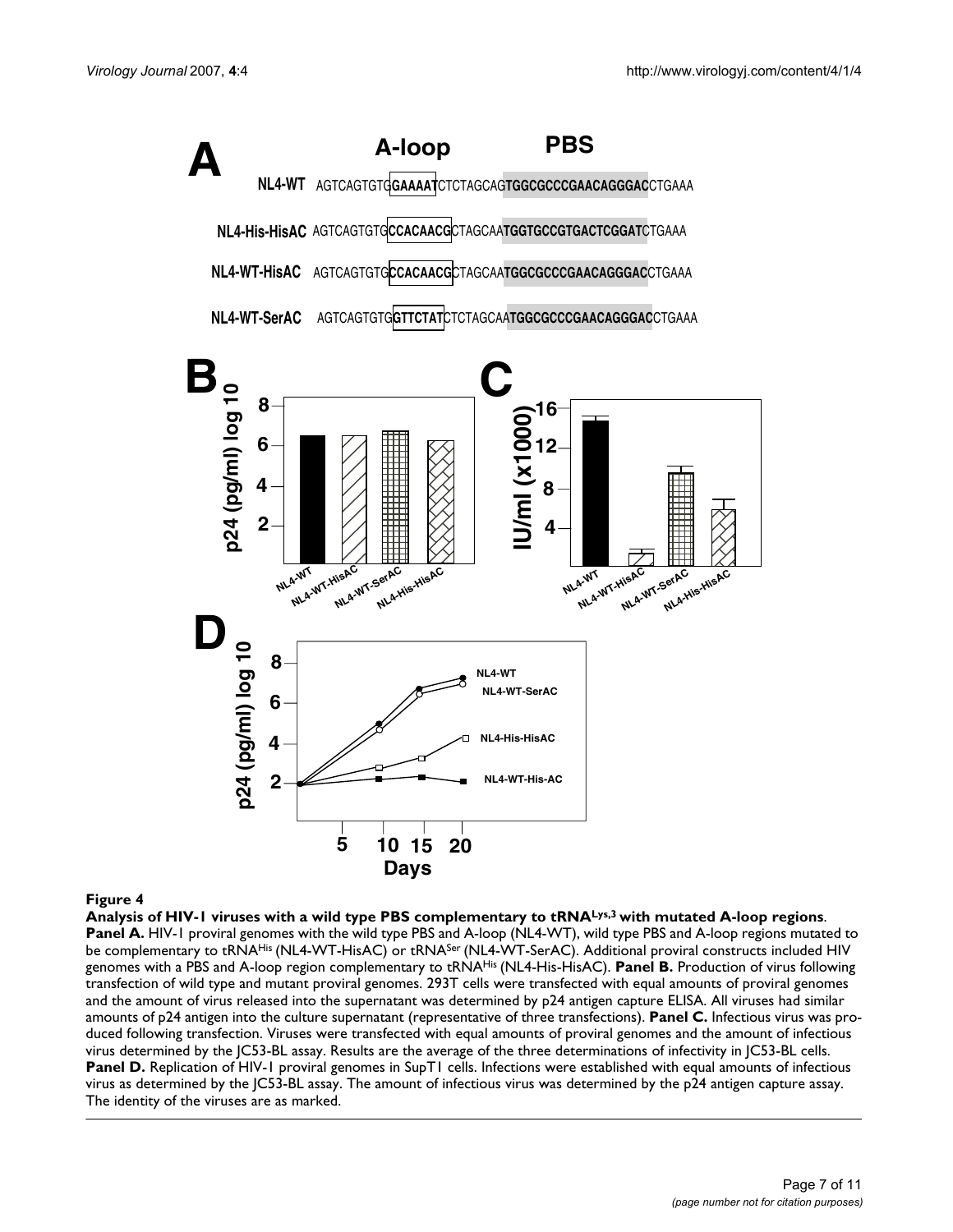We next compared the replication of theses viruses in SupT1 cells (Figure 4D). In the case of the wild type virus (NL4-WT), a rapid increase in the production of infectious virus, peaking at approximately Day 14 to 21-post initiation of culture. The virus derived from NL4-SerAC gave a similar replication profile peaking again at Day 14 to 21. In contrast, virus derived from NL4-HisAC was poorly infectious during the culture period examined barely producing enough virus to be detected using the p24 ELISA. In fact, replication of NL4-His-HisAC was approximately 100 fold greater than NL4-HisAC (as determined by p24 antigen in the culture supernatant), indicating the A-loop modification with change in the PBS to be complementary to tRNAHis facilitated selection and use of tRNAHis as the replication primer.

#### **Discussion**

Previous studies from this laboratory have utilized a genetic approach to understand the mechanism of primer selection by HIV-1 [16-20,22]. Alteration of both the Aloop region and PBS to be complementary to several different tRNAs resulted in HIV-1 having the capacity to stably utilize these tRNAs for replication. Viruses which can utilize tRNAHis, tRNAMet, or tRNAThr have been previously described [16-18,23]. All of these viruses maintain the PBS complementary to the cognate tRNA, although their replication is diminished compared to the wild type. In contrast, the viruses in which PBS and A-loop were complementary to tRNAIle, tRNASer, or tRNAGln did not utilize these tRNAs following *in vitro* culture, and rapidly reverted to utilize tRNALys,3 [20,23,24]. It was not clear though, from our previous studies if the nucleotide sequence within the A-loop region and the RNA structure of this Aloop region were important for the virus to maintain a PBS to an alternative tRNA. The results of our current study highlight the importance of the nucleotide sequence displayed on the A-loop region for the unique selection of tRNAHis as the primer for replication. Only those viruses in which the A-loop region contained nucleotides that could interact with the anticodon region of tRNA<sup>His</sup> stably maintained the PBS complementary to tRNA<sup>His</sup> following replication. Indeed, even viruses NL4-His-IleAC and NL4-His-GlnAC stably maintained a PBS complementary to tRNA-His following *in vitro* replication. Viruses in which the PBS and A-loop region were complementary to tRNAIle or tRNAGln though rapidly reverted to utilize tRNALys,3 following *in vitro* replication [20,23,24]. One explanation for this discrepancy is that the availability of tRNA<sup>His</sup>, tRNA<sup>Ile</sup> and tRNAGln could differ for selection as primers for HIV-1 reverse transcription. We would expect that if tRNAIle or tRNAGln were available for primer selection, it would compete with tRNAHis for interaction with the A-loop region which could potentially compromise the stability of the PBS following *in vitro* replication. The stability of the Aloop regions complementary to tRNAMet and tRNAThr that

allow the virus to stably utilize tRNAHis might mean that tRNAHis has a greater intracellular availability for primer selection. This explanation will also account for the results obtained with the virus NL4-His-SerAC, which contained nucleotides displayed on the loop region that are complementary to the anticodon of tRNA<sup>Ser</sup>. This virus rapidly reverted to utilize tRNALys,3 following *in vitro* replication. Without tRNASer available to interact with the A-loop, and because the nucleotides in the A-loop of NL4-His-SerAC are not complementary to the anticodon of tRNAHis, tRN-ALys,3 would be favored for capture, leading to the conversion of the PBS to be complementary to tRNALys,3.

The results of our studies support the idea that A-loop region plays an important role in the selection of tRNAHis as an alternative primer for HIV-1 replication [16,17]. Previous studies have utilized *in vitro* systems to demonstrate that the A-loop region does interact with the anticodon of tRNAHis [27]. The results of our current studies again support that this interaction is important for the continued selection of tRNA<sup>His</sup> as the primer for reverse transcription. A surprising result from our studies was the impact of the A-loop region complementary to tRNAHis on the replication of the wild type virus with the PBS complementary to tRNALys,3 (NL4-WT-HisAC). In fact, NL4-WT-HisAC replicated poorly compared to the wild type virus or NL4-WT-Ser which contained the A-loop region complementary to tRNASer. This inhibition of replication was not due to production of virus as demonstrated following transfection of proviral genomes in the 293T cells where we recovered similar amounts of p24 antigen in the culture supernatants. Rather, the major effect was on the production of infectious virus as determined both by the JC53-BL assay and from analysis of virus replication studies in SupT1 cells. How the A-loop complementary to the anti-codon would inhibit replication of the virus with a PBS complementary to tRNA<sup>Lys,3</sup> is unclear. One possibility could be that because of the availability of tRNAHis, the A-loop attracts tRNAHis to the U5-PBS. The presence of both tRNAHis and tRNALys,3 with the U5-PBS could interfere with primer selection, accounting for the lower production of infectious virus.

#### **Conclusion**

In the current study, we have further investigated the mechanism of HIV-1 primer selection using a unique virus which has been engineered to use tRNAHis as the primer for replication. For HIV-1 to select tRNAHis as the primer, previous studies have found that additional mutations were required in the A-loop region upstream of the PBS to be complementary to the anticodon of tRNAHis [16,17]. Viruses in which the A-loop region contains nucleotides complementary to the anticodon of tRNAHis stably maintained the PBS complementary to tRNAHis following *in vitro* replication. In contrast, viruses which the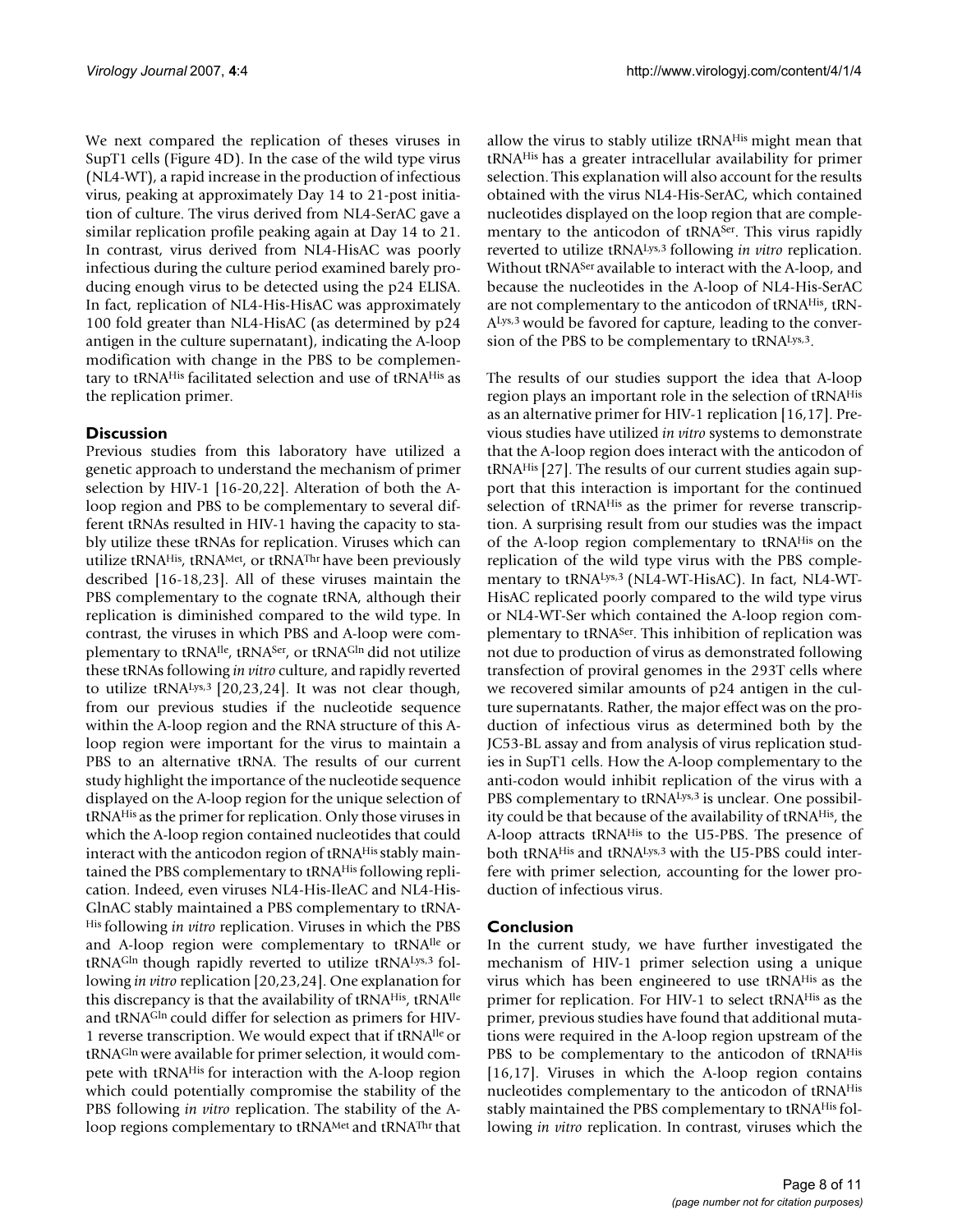A-loop contained nucleotides that could not interact with the anticodon of tRNAHis (NL4-His-SerAC or NL4-His) reverted to utilize tRNALys,3 following a short-term *in vitro* culture. Substitution of the A-loop in the wild type genome to be complementary to the anticodon of tRNAHis rather than tRNA<sup>Lys, 3</sup> had a profound impact on virus replication.

Our results are consistent with the idea that there is an interaction between the tRNA and A-loop region and PBS could facilitate the selection of the primer. If the A-loop region is complementary to alternative tRNAs that are available (e.g. tRNA<sup>His</sup>), this interaction could interfere with the efficient selection of tRNALys,3. A previous study described several alternative RNA structures in the 5' NTR that could function as a riboswitch for dimerization and encapsidation [29]. When considered in the context of the results presented in this study, it is possible that the RNA structures could be involved in the selection of the tRNA primer through interaction with the A-loop and PBS. Many riboswitch elements have been identified in the 5' NTR of bacterial RNAs including T-box RNAs which interact with tRNAs [30-33]. It is possible that the process of primer selection/capture could involve a riboswitch like mechanism in which the A-loop-PBS co-ordinates the capture of available tRNAs, such as tRNAHis, tRNAMet, tRNAThr and of course tRNALys,3. Additional experiments will be needed to delineate the important features of the interaction between the U5-PBS and tRNA that are involved in primer selection.

### **Materials and methods**

#### *Construction of mutant proviral genomes*

All mutations were made in pUC119PBS or derivatives using the Quick change II site-directed mutagenesis kit (Stratagene, LaJolla, CA). The pUCHis-SerAC, pUCHis-ThrAC, pUCHis-IleAC, pUCHis-MetAC, pUCHis-GlnAC are the mutants with PBS complementary to tRNAHis while A-loop complementary to the anticodon of tRNA<sup>Ser</sup>, tRNAThr, tRNAIle, tRNAMet and tRNAGln respectively. For all these pUCHis mutants, the modifications in A-Loop were made with pUC119HisAC as the template. In pUC119HisAC, both PBS and A-Loop are pared with tRNAHis. The primers for pUC119His-SerAC were 5'- GACCCTTTTAGTCAGTGTGCTTCTAACGCTAGCAAT GGTGC-3' (sense) and 5'-GCACCATTGCTAGCGTTA-GAAGCACACTGACTAAAA GGGTC-3' (anti-sense); the primers for pUC119His-ThrAC were 5'-GACCCTTTTAGT CAGTGTGCTACAAACGCTAGCAATGGTGC-3' (sense) and 5'-GCACCATTGCTA GCGTTTGTAGCACACT-GACTAAAAGGGTC-3' (anti-sense); the primers for pUC119His-IleAC were 5'-GACCCTTTTAGTCAGTGT-GCATAAACGCTAGCAATG GTGCC-3' (sense) and 5'-

GGCACCATTGCTAGCGTTTATGCACACTGACTAAAA GGGTC-3' (anti-sense); the primers for pUC119HisMetAC were 5'-GACCCTTTTAG TCAGTGTGCAT-GAACGCTAGCAATGGTGCC-3' (sense) and 5'-GGCAC-CATTGC TAGCGTTCATGCACACTGACTAAAAGGGTC-3' (anti-sense) and the primers for pUC119His-GlnAC were 5'-GACCCTTTTAGTCAGTGTGCCAAAACGCTAGCAAT GGTGC-3' (sense) and 5'-GCACCATTGCTAGCGTTTT-GGCACACTGACTAAAAG GGTC-3' (anti-sense). To construct the mutants with wild type PBS and altered A-loop regions, the starting plasmid was pUC119PBS. To construct HIV-1 with the A-loop to be complementary to tRNAHis with PBS complementary to tRNALys,3, the three additional nucleotides 628, 635, 654 were changed to the G, A and C, because these three mutations have been shown to facilitate the usage of tRNA<sup>His</sup> together with Aloop mutations [17,27]. The site-directed mutagenesis was carried out on the plasmid pUC-119 vector that has wild type PBS. The synthetic oligonucleotides primers to construct pUC-WT-HisAC were 5'- GTCAGTGTGGAAAATCGCTAGCAATGGCGCCCGAACAG-GGACCTGA AAGCGAAAGGGAAAC-3' (sense) and 5'-GTTTC-CCTTTCGCTTTCAGGTCCCTGT

TCGGGCGCCATTGCTAGCGATTTTCCACACTGAC-3' (antisense). Following the mutagenesis, the clones were confirmed by DNA sequencing. All the pUC119 mutants were digested with *HpaI* and *BssHII* and inserted into *SmaI* and *BssHII* sites of NL4-3 HIV-1 proviral plasmid. The resulting NL4-3 mutants were verified by the automated DNA sequencing.

#### *Tissue culture*

The 293T cells were maintained in Dulbecco's modified Eagle's medium (DMEM) (Cellgro, Hemdon, VA) plus 10% fetal bovine serum (FBS) (Hyclone, Logan UT) and 1% antibiotic-antimycotic (Bibco BRL, Rockville, MD). SupT1 cells were maintained in RPMI 1640 (Cellgro, Hemdon, VA), supplemented with 15% FBS and 1% antibiotic-antimycotic.

#### *DNA transfections*

Transfections were performed according to the protocol of Fugene 6 transfection Reagent (Roche Molecular Biochemicals, Indianapolis, IN). 3 ul Fugene reagent was added to 100 ul of DMEM without FBS, the 2 ug of proviral plasmid DNA was added 5 minutes later. The mixture was incubated at room temperature for 45 minutes then added to one well of a 6-well plate with 40% confluent 293T cells in DMEM with 10% FBS. The transfections were incubated at 37°C for 72 hours, then the supernatants were collected and centrifuged with  $24,000 \times g$  for 1 minute. The supernatants were aliquoted and stored at - 80°C. The p24 antigen of the supernatants was analyzed by ELISA (Beckman Coulter, Miami, FL) and infectivity was determined by JC53-BL assay as described previously.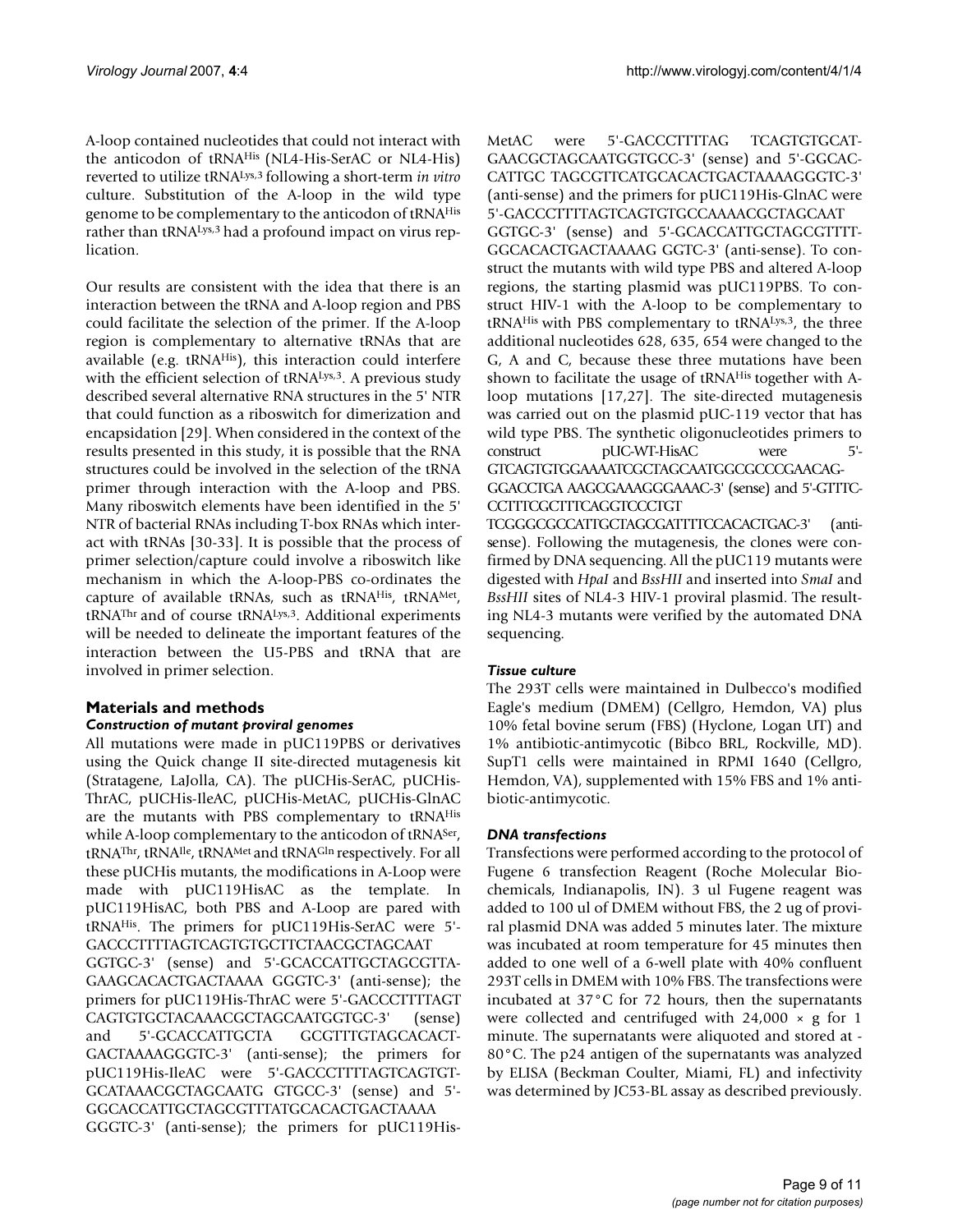#### *Infection of SupT1 and virus replication*

The viral supernatants with 1000IU infectivity were used to infect  $1 \times 10^6$  SupT1 cells. The mixture of virus and SupT1 cells were incubated at 37°C for 4 hours, shaking every 30 minutes. The mixtures were then transferred to 25 cm2 tissue culture flasks and the final volumes were adjusted to 10 mL by RPMI 1640 plus 15% FBS and 1% antibiotic-antimycotic.

The infected SupT1 cells were passaged at 1:4 every 3 days. When the cells were cleared because of syncytia, the fresh 1 × 106 SupT1 cells were added to all cultures. Every 7 days, 1 mL of cell culture was collected and centrifuged at  $24,000 \times g$  for 1 minute. The supernatant and cell pellets were store at -80°C for further analysis.

#### *DNA sequencing of viral U5-PBS region*

High-molecular-Weight DNA (HWM) was extracted from infected SupT1 cell pellets by Wizard genomic DNA purification kit (Promega, Madison, WI) following the protocol. The fragment containing U5-PBS region was amplified from HMW by PCR with primers *EcoRI* (5'- CGGAATTCTCTCTCCTTCTAGCCTCCGCTAGTC-3') and *SphI* (5'-CCTTGAGCATGCGATCTACCACACACAAGGC-3'). The resulting PCR products were run on 1% agarose gel and the amplified fragments were cut and purified with the Qiagen Gel Purification kit (Qiagen, Valencia, CA). The sequence of purified DNA was determined by automated DNA sequencing with *EcoRI* as primer.

#### **Acknowledgements**

We thank members of the Morrow Laboratory for helpful discussions. DNA sequencing was carried out by the UAB CFAR DNA Sequencing Core (AI 27767). CDM acknowledges help from MAR. This work was supported by a grant from the NIH to CDM (AI34749).

#### **References**

- 1. Baltimore D: **[RNA-dependent DNA polymerase in virions of](http://www.ncbi.nlm.nih.gov/entrez/query.fcgi?cmd=Retrieve&db=PubMed&dopt=Abstract&list_uids=4316300) [RNA tumour viruses.](http://www.ncbi.nlm.nih.gov/entrez/query.fcgi?cmd=Retrieve&db=PubMed&dopt=Abstract&list_uids=4316300)** *Nature* 1970, **226:**1209-1211.
- 2. Temin HM, Mizutani S: **[RNA-dependent DNA polymerase in](http://www.ncbi.nlm.nih.gov/entrez/query.fcgi?cmd=Retrieve&db=PubMed&dopt=Abstract&list_uids=4316301) [virions of Rous sarcoma virus.](http://www.ncbi.nlm.nih.gov/entrez/query.fcgi?cmd=Retrieve&db=PubMed&dopt=Abstract&list_uids=4316301)** *Nature* 1970, **226:**1211-1213.
- 3. Panet A, Berliner H: **[Binding of tRNA to reverse transcriptase](http://www.ncbi.nlm.nih.gov/entrez/query.fcgi?cmd=Retrieve&db=PubMed&dopt=Abstract&list_uids=77907) [of RNA tumor viruses.](http://www.ncbi.nlm.nih.gov/entrez/query.fcgi?cmd=Retrieve&db=PubMed&dopt=Abstract&list_uids=77907)** *J Virol* 1978, **26:**214-220.
- Peters G, Dahlberg JE: [RNA-directed DNA synthesis in Moloney](http://www.ncbi.nlm.nih.gov/entrez/query.fcgi?cmd=Retrieve&db=PubMed&dopt=Abstract&list_uids=480476) **[murine leukemia virus: Interaction between the primer](http://www.ncbi.nlm.nih.gov/entrez/query.fcgi?cmd=Retrieve&db=PubMed&dopt=Abstract&list_uids=480476) [tRNA and the genome RNA.](http://www.ncbi.nlm.nih.gov/entrez/query.fcgi?cmd=Retrieve&db=PubMed&dopt=Abstract&list_uids=480476)** *J Virol* 1979, **31:**398-407.
- 5. Temin HM: **[Structure, variation and synthesis of retrovirus](http://www.ncbi.nlm.nih.gov/entrez/query.fcgi?cmd=Retrieve&db=PubMed&dopt=Abstract&list_uids=7326747) [long terminal repeat.](http://www.ncbi.nlm.nih.gov/entrez/query.fcgi?cmd=Retrieve&db=PubMed&dopt=Abstract&list_uids=7326747)** *Cell* 1981, **27:**1-3.
- 6. Gilboa E, Mitra SW, Goff S, Baltimore D: **[A detailed model of](http://www.ncbi.nlm.nih.gov/entrez/query.fcgi?cmd=Retrieve&db=PubMed&dopt=Abstract&list_uids=509527) [reverse transcription and tests of crucial aspects.](http://www.ncbi.nlm.nih.gov/entrez/query.fcgi?cmd=Retrieve&db=PubMed&dopt=Abstract&list_uids=509527)** *Cell* 1979, **18:**93-100.
- 7. Taylor JM: **[An analysis of the role of tRNA species as primers](http://www.ncbi.nlm.nih.gov/entrez/query.fcgi?cmd=Retrieve&db=PubMed&dopt=Abstract&list_uids=66067) [for transcription into DNA of RNA tumor virus genomes.](http://www.ncbi.nlm.nih.gov/entrez/query.fcgi?cmd=Retrieve&db=PubMed&dopt=Abstract&list_uids=66067)** *Biochem Biophys Acta* 1977, **473:**57-71.
- 8. Varmus HE: **[Form and function of retroviral proviruses.](http://www.ncbi.nlm.nih.gov/entrez/query.fcgi?cmd=Retrieve&db=PubMed&dopt=Abstract&list_uids=6177038)** *Science* 1982, **216:**812-820.
- 9. Muesing MA, Smith DH, Cabradilla CD, Benton CV, Lasky LA, Capon DJ: **[Nucleic acid structure and expression of the human](http://www.ncbi.nlm.nih.gov/entrez/query.fcgi?cmd=Retrieve&db=PubMed&dopt=Abstract&list_uids=2982104) [AIDS/lymphadenopathy retrovirus.](http://www.ncbi.nlm.nih.gov/entrez/query.fcgi?cmd=Retrieve&db=PubMed&dopt=Abstract&list_uids=2982104)** *Nature* 1985, **313:**450-458.
- Ratner L, Haseltine W, Patarca R, Livak KJ, Starcich B, Josephs SF, Doran ER, Rafalski JA, Whitehorn EA, Baumeister K, Ivanoff L, Petteway Jr. SR, Pearson ML, Lautenberger JA, Papas TS, Ghrayeb J, Chang

NT, Gallo RC, Wong-Staal F: **[Complete nucleotide sequence of](http://www.ncbi.nlm.nih.gov/entrez/query.fcgi?cmd=Retrieve&db=PubMed&dopt=Abstract&list_uids=2578615) [the AIDS virus, HTLV-III.](http://www.ncbi.nlm.nih.gov/entrez/query.fcgi?cmd=Retrieve&db=PubMed&dopt=Abstract&list_uids=2578615)** *Nature* 1985, **313:**277-284.

- 11. Mak J, Kleiman L: **[Primer tRNAs for reverse transcription.](http://www.ncbi.nlm.nih.gov/entrez/query.fcgi?cmd=Retrieve&db=PubMed&dopt=Abstract&list_uids=9343157)** *J Virol* 1997, **71:**8087-8095.
- 12. Marquet R, Isel C, Ehresmann C, Ehresmann B: **[tRNAs as primer of](http://www.ncbi.nlm.nih.gov/entrez/query.fcgi?cmd=Retrieve&db=PubMed&dopt=Abstract&list_uids=7541250) [reverse transcriptases.](http://www.ncbi.nlm.nih.gov/entrez/query.fcgi?cmd=Retrieve&db=PubMed&dopt=Abstract&list_uids=7541250)** *Biochimie* 1995, **77:**113-124.
- 13. Wakefield JK, Wolf AG, Morrow CD: **[Human immunodeficiency](http://www.ncbi.nlm.nih.gov/entrez/query.fcgi?cmd=Retrieve&db=PubMed&dopt=Abstract&list_uids=7545240) [virus type 1 can use different tRNAs as primers for reverse](http://www.ncbi.nlm.nih.gov/entrez/query.fcgi?cmd=Retrieve&db=PubMed&dopt=Abstract&list_uids=7545240) transcription but selectively maintains a primer binding site [complementary to tRNALys,3.](http://www.ncbi.nlm.nih.gov/entrez/query.fcgi?cmd=Retrieve&db=PubMed&dopt=Abstract&list_uids=7545240)** *J Virol* 1995, **69:**6021-6029.
- 14. Li X, Mak J, Arts EJ, Gu Z, Kleiman L, Wainberg MA, Parniak MA: **[Effects of alterations of primer-binding site sequences on](http://www.ncbi.nlm.nih.gov/entrez/query.fcgi?cmd=Retrieve&db=PubMed&dopt=Abstract&list_uids=7521916) [human immunodeficiency virus type 1 replication.](http://www.ncbi.nlm.nih.gov/entrez/query.fcgi?cmd=Retrieve&db=PubMed&dopt=Abstract&list_uids=7521916)** *J Virol* 1994, **68:**6198-6206.
- 15. Das AT, Klaver B, Berkhout B: **[Reduced replication of human](http://www.ncbi.nlm.nih.gov/entrez/query.fcgi?cmd=Retrieve&db=PubMed&dopt=Abstract&list_uids=7707537) [immunodeficiency virus type 1 mutants that use reverse](http://www.ncbi.nlm.nih.gov/entrez/query.fcgi?cmd=Retrieve&db=PubMed&dopt=Abstract&list_uids=7707537) [transcription primers other than the natural tRNALys,3.](http://www.ncbi.nlm.nih.gov/entrez/query.fcgi?cmd=Retrieve&db=PubMed&dopt=Abstract&list_uids=7707537)** *J Virol* 1995, **69:**3090-3097.
- 16. Wakefield JK, Kang SM, Morrow CD: **[Construction of a type 1](http://www.ncbi.nlm.nih.gov/entrez/query.fcgi?cmd=Retrieve&db=PubMed&dopt=Abstract&list_uids=8551637) [human immunodeficiency virus that maintains a primer](http://www.ncbi.nlm.nih.gov/entrez/query.fcgi?cmd=Retrieve&db=PubMed&dopt=Abstract&list_uids=8551637)** [binding site complementary to tRNAHis.](http://www.ncbi.nlm.nih.gov/entrez/query.fcgi?cmd=Retrieve&db=PubMed&dopt=Abstract&list_uids=8551637) **70:**966-975.
- 17. Zhang Z, Kang SM, Li Y, Morrow CD: **[Genetic analysis of the U5-](http://www.ncbi.nlm.nih.gov/entrez/query.fcgi?cmd=Retrieve&db=PubMed&dopt=Abstract&list_uids=9630246) [PBS of a novel HIV-1 reveals multiple interactions between](http://www.ncbi.nlm.nih.gov/entrez/query.fcgi?cmd=Retrieve&db=PubMed&dopt=Abstract&list_uids=9630246) the tRNA and RNA genome required for initiation of reverse [transcription.](http://www.ncbi.nlm.nih.gov/entrez/query.fcgi?cmd=Retrieve&db=PubMed&dopt=Abstract&list_uids=9630246)** *RNA* 1998, **4:**394-406.
- 18. Kang SM, Zhang Z, Morrow CD: **[Identification of a human](http://www.ncbi.nlm.nih.gov/entrez/query.fcgi?cmd=Retrieve&db=PubMed&dopt=Abstract&list_uids=10208924) [immunodeficiency virus type 1 that stably uses tRNALys1,2](http://www.ncbi.nlm.nih.gov/entrez/query.fcgi?cmd=Retrieve&db=PubMed&dopt=Abstract&list_uids=10208924) rather than tRNALys,3 for initiation of reverse transcription.** *Virology* 1999, **257:**95-105.
- 19. Kang SM, Morrow CD: **[Genetic analysis of a unique human](http://www.ncbi.nlm.nih.gov/entrez/query.fcgi?cmd=Retrieve&db=PubMed&dopt=Abstract&list_uids=9971759) immunodeficiency virus type 1 (HIV-1) with a primer binding [site complementary to tRNAMet supports a role for U5-PBS](http://www.ncbi.nlm.nih.gov/entrez/query.fcgi?cmd=Retrieve&db=PubMed&dopt=Abstract&list_uids=9971759) stem-loop RNA structures in initiation of HIV-1 reverse [transcription.](http://www.ncbi.nlm.nih.gov/entrez/query.fcgi?cmd=Retrieve&db=PubMed&dopt=Abstract&list_uids=9971759)** *J Virol* 1999, **73:**1818-1827.
- Kang SM, Zhang Z, Morrow CD: **[Identification of a sequence](http://www.ncbi.nlm.nih.gov/entrez/query.fcgi?cmd=Retrieve&db=PubMed&dopt=Abstract&list_uids=8985340) [within U5 required for human immunodeficiency virus type](http://www.ncbi.nlm.nih.gov/entrez/query.fcgi?cmd=Retrieve&db=PubMed&dopt=Abstract&list_uids=8985340) 1 to stably maintain a primer binding site complementary to [tRNAMet.](http://www.ncbi.nlm.nih.gov/entrez/query.fcgi?cmd=Retrieve&db=PubMed&dopt=Abstract&list_uids=8985340)** *J Virol* 1997, **71:**207-217.
- 21. Isel C, Ehresmann C, Keith G, Ehresmann B, Marquet R: **[Initiation](http://www.ncbi.nlm.nih.gov/entrez/query.fcgi?cmd=Retrieve&db=PubMed&dopt=Abstract&list_uids=7707372) [of reverse transcription of HIV-1: Secondary structure of the](http://www.ncbi.nlm.nih.gov/entrez/query.fcgi?cmd=Retrieve&db=PubMed&dopt=Abstract&list_uids=7707372) [HIV-1 RNA/tRNA\(3Lys\) \(template/primer\).](http://www.ncbi.nlm.nih.gov/entrez/query.fcgi?cmd=Retrieve&db=PubMed&dopt=Abstract&list_uids=7707372)** *J Mol Biol* 1995, **247:**236-250.
- 22. Dupuy LC, Kelly NJ, Elgavish TE, Harvey SC, Morrow CD: **[Probing](http://www.ncbi.nlm.nih.gov/entrez/query.fcgi?cmd=Retrieve&db=PubMed&dopt=Abstract&list_uids=12885895) [the importance of tRNA anticodon: human immunodefi](http://www.ncbi.nlm.nih.gov/entrez/query.fcgi?cmd=Retrieve&db=PubMed&dopt=Abstract&list_uids=12885895)ciency virus type 1 (HIV-1) RNA genome complementarity [with an HIV-1 that selects tRNAGlu for replication.](http://www.ncbi.nlm.nih.gov/entrez/query.fcgi?cmd=Retrieve&db=PubMed&dopt=Abstract&list_uids=12885895)** *J Virol* 2003, **77:**8756-8764.
- 23. Ni N, Morrow CD: **Impact of forced selection of tRNAs on HIV-1 replication and genome stability highlight preferences for selection of certain tRNAs.** *Virus Res* 2006, **In press:**.
- 24. Li M, Eipers PG, Ni N, Morrow CD: **HIV-1 designed to use different tRNAGln isoacceptors prefers to select tRNAThr for replication.** *Virol J* 2006, **Accepted:**.
- 25. Kelly NJ, Palmer MT, Morrow CD: **[Selection of retroviral reverse](http://www.ncbi.nlm.nih.gov/entrez/query.fcgi?cmd=Retrieve&db=PubMed&dopt=Abstract&list_uids=12885888) [transcription primer is coordinated with tRNA biogenesis.](http://www.ncbi.nlm.nih.gov/entrez/query.fcgi?cmd=Retrieve&db=PubMed&dopt=Abstract&list_uids=12885888)** *J Virol* 2003, **77:**8695-8701.
- 26. Kelly NJ, Morrow CD: **[Yeast tRNAPhe expressed in human](http://www.ncbi.nlm.nih.gov/entrez/query.fcgi?cmd=Retrieve&db=PubMed&dopt=Abstract&list_uids=12954204) [cells can be selected by HIV-1 for use as a reverse transcrip](http://www.ncbi.nlm.nih.gov/entrez/query.fcgi?cmd=Retrieve&db=PubMed&dopt=Abstract&list_uids=12954204)[tion primer.](http://www.ncbi.nlm.nih.gov/entrez/query.fcgi?cmd=Retrieve&db=PubMed&dopt=Abstract&list_uids=12954204)** *Virology* 2003, **313:**354-363.
- 27. Rigourd M, Goldschmidt V, Brule F, Morrow CD, Ehresmann B, Ehresmann C, Marquet R: **Structure-function relationships of the initiation complex of HIV-1 reverse transcription: the case of mutant viruses using tRNA as primer.** *Nuc Acid Res* 2003, **31:**5764-5775.
- 28. Harboe M, Wiker HG: **[The 38-kDa protein of Mycobacterium](http://www.ncbi.nlm.nih.gov/entrez/query.fcgi?cmd=Retrieve&db=PubMed&dopt=Abstract&list_uids=1527425) [tuberculosis: A review.](http://www.ncbi.nlm.nih.gov/entrez/query.fcgi?cmd=Retrieve&db=PubMed&dopt=Abstract&list_uids=1527425)** *J Infect Dis* 1992, **166:**874-884.
- 29. Ooms M, Huthoff H, Russell R, Liang C, Berkhout B: **[A riboswitch](http://www.ncbi.nlm.nih.gov/entrez/query.fcgi?cmd=Retrieve&db=PubMed&dopt=Abstract&list_uids=15367648) [regulates RNA dimerization and packaging in human immu](http://www.ncbi.nlm.nih.gov/entrez/query.fcgi?cmd=Retrieve&db=PubMed&dopt=Abstract&list_uids=15367648)[nodeficiency virus type 1 virions.](http://www.ncbi.nlm.nih.gov/entrez/query.fcgi?cmd=Retrieve&db=PubMed&dopt=Abstract&list_uids=15367648)** *J Virol* 2004, **78:**10814-10819.
- 30. Sudarsan N, Hammond MC, Block KF, Welz R, Barrick JE, Roth A, Breaker RR: **[Tandem riboswitch architectures exhibit com](http://www.ncbi.nlm.nih.gov/entrez/query.fcgi?cmd=Retrieve&db=PubMed&dopt=Abstract&list_uids=17038623)[plex gene control functions.](http://www.ncbi.nlm.nih.gov/entrez/query.fcgi?cmd=Retrieve&db=PubMed&dopt=Abstract&list_uids=17038623)** *Science* 2006, **314:**300-304.
- 31. Mandal M, Breaker RR: **[Gene regulation by riboswitches.](http://www.ncbi.nlm.nih.gov/entrez/query.fcgi?cmd=Retrieve&db=PubMed&dopt=Abstract&list_uids=15173824)** *Nat Rev Mol Cell Biol* 2004, **5:**451-463.